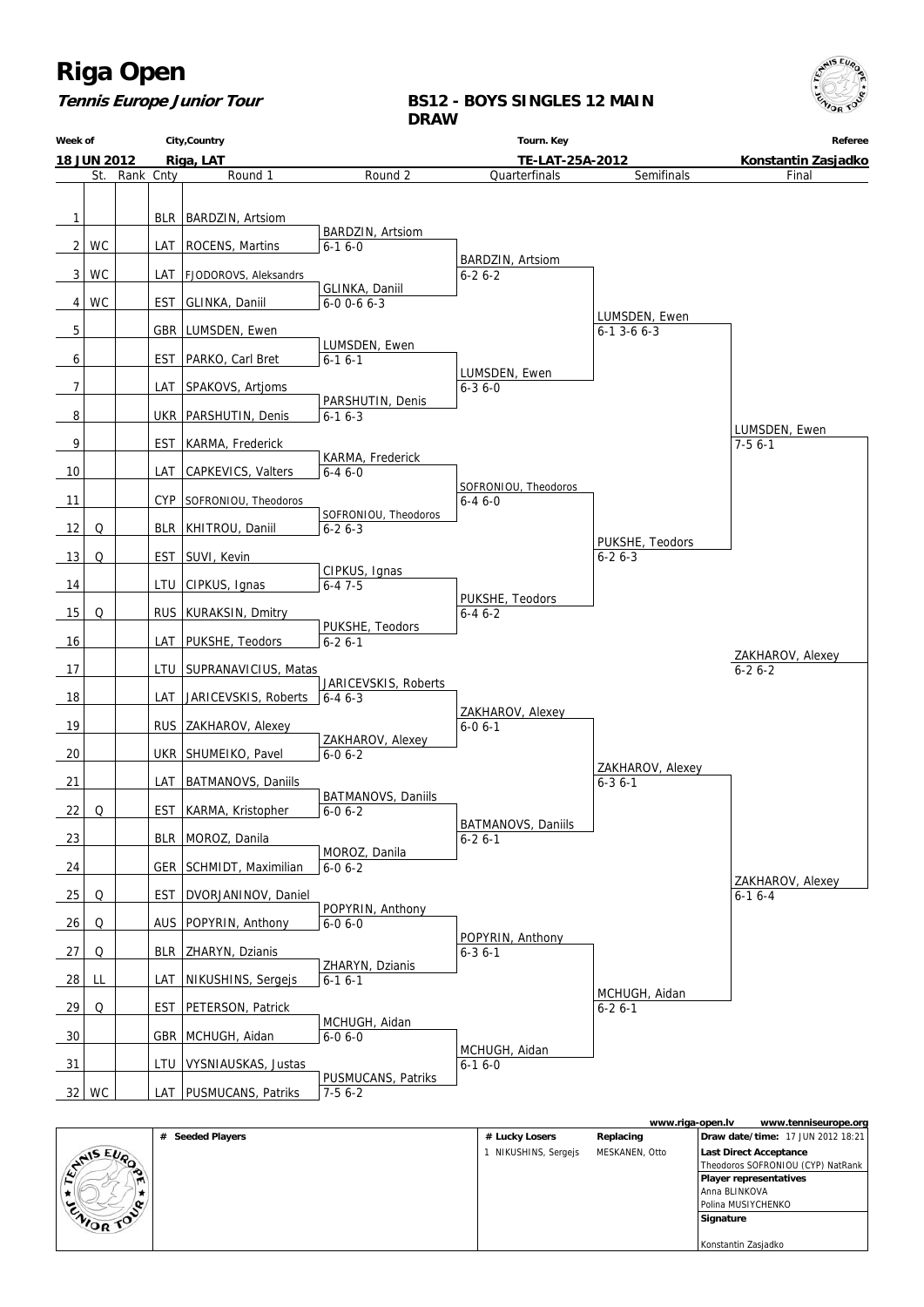## **Tennis Europe Junior Tour**

### **BD12 - BOYS DOUBLES 12 MAIN DRAW**

**Week of 18 JUN 2012 City,Country Riga, LAT Tourn. Key TE-LAT-25A-2012 Referee Konstantin Zasjadko** St. Rank Cnty **Round 1**  $1$   $\left| \right|$  EST EST GLINKA, Daniil PARKO, Carl Bret 2 | Bye  $3$  UKR UKR | PARSHUTIN, Denis SHUMEIKO, Pavel 4 | LAT LAT PUKSHE, Teodors ROCENS, Martins  $5$  |  $\sqrt{CP}$ BLR | KHITROU, Daniil SOFRONIOU, Theodoros 6 BLR BLR | BARDZIN, Artsiom MOROZ, Danila 7 LAT AUS | POPYRIN, Anthony SPAKOVS, Artjoms 8 LAT LAT JARICEVSKIS, Roberts NIKUSHINS, Sergejs 9 | GER EST | KARMA, Frederick SCHMIDT, Maximilian 10 | LAT LAT CAPKEVICS, Valters PUSMUCANS, Patriks 11 | CYP EST | KARMA, Kristopher NEARCHOU, Panagiotis 12 | GBR GBR LUMSDEN, Ewen MCHUGH, Aidan 13 | BLR RUS | KURAKSIN, Dmitry ZHARYN, Dzianis 14 | EST EST | DVORJANINOV, Daniel SUVI, Kevin 15 | RUS LAT | BATMANOVS, Daniils ZAKHAROV, Alexey 16 | | | | LTU | SUPRANAVICIUS, Matas LTU CIPKUS, Ignas **Quarterfinals**  GLINKA, Daniil PARKO, Carl Bret PARSHUTIN, Denis SHUMEIKO, Pavel 6-4 6-0 BARDZIN, Artsiom MOROZ, Danila  $7-6(7)$  6-3 POPYRIN, Anthony SPAKOVS, Artjoms  $6 - 06 - 1$  KARMA, Frederick SCHMIDT, Maximilian  $6 - 26 - 3$  LUMSDEN, Ewen MCHUGH, Aidan 6-2 6-2 KURAKSIN, Dmitry ZHARYN, Dzianis 6-2 6-3 BATMANOVS, Daniils ZAKHAROV, Alexey 6-0 6-0 Semifinals GLINKA, Daniil PARKO, Carl Bret 6-4 2-6 [10-7] POPYRIN, Anthony SPAKOVS, Artjoms w.o. LUMSDEN, Ewen MCHUGH, Aidan w.o. BATMANOVS, Daniils ZAKHAROV, Alexey w.o. Final GLINKA, Daniil PARKO, Carl Bret 2-6 7-6(3) [10-7] BATMANOVS, Daniils ZAKHAROV, Alexey 6-4 7-6(4) BATMANOVS, Daniils ZAKHAROV, Alexey 6-0 6-3

|                  |                            |              |           | www.riga-open.lv              | www.tenniseurope.org |
|------------------|----------------------------|--------------|-----------|-------------------------------|----------------------|
|                  | <b>Seeded Players</b><br># | # Alternates | Replacing | Draw date/time:               | 18 JUN 2012 12:51    |
| CHAIS EUP        |                            |              |           | Last Direct Acceptance        |                      |
|                  |                            |              |           | Bye x1                        |                      |
| $\sim$<br>r٦     |                            |              |           | <b>Player representatives</b> |                      |
|                  |                            |              |           |                               |                      |
| $\sim$           |                            |              |           | Lukas ZVIKAS                  |                      |
| <b>CAIOR TOP</b> |                            |              |           | Signature                     |                      |
|                  |                            |              |           |                               |                      |
|                  |                            |              |           | Konstantin Zasjadko           |                      |

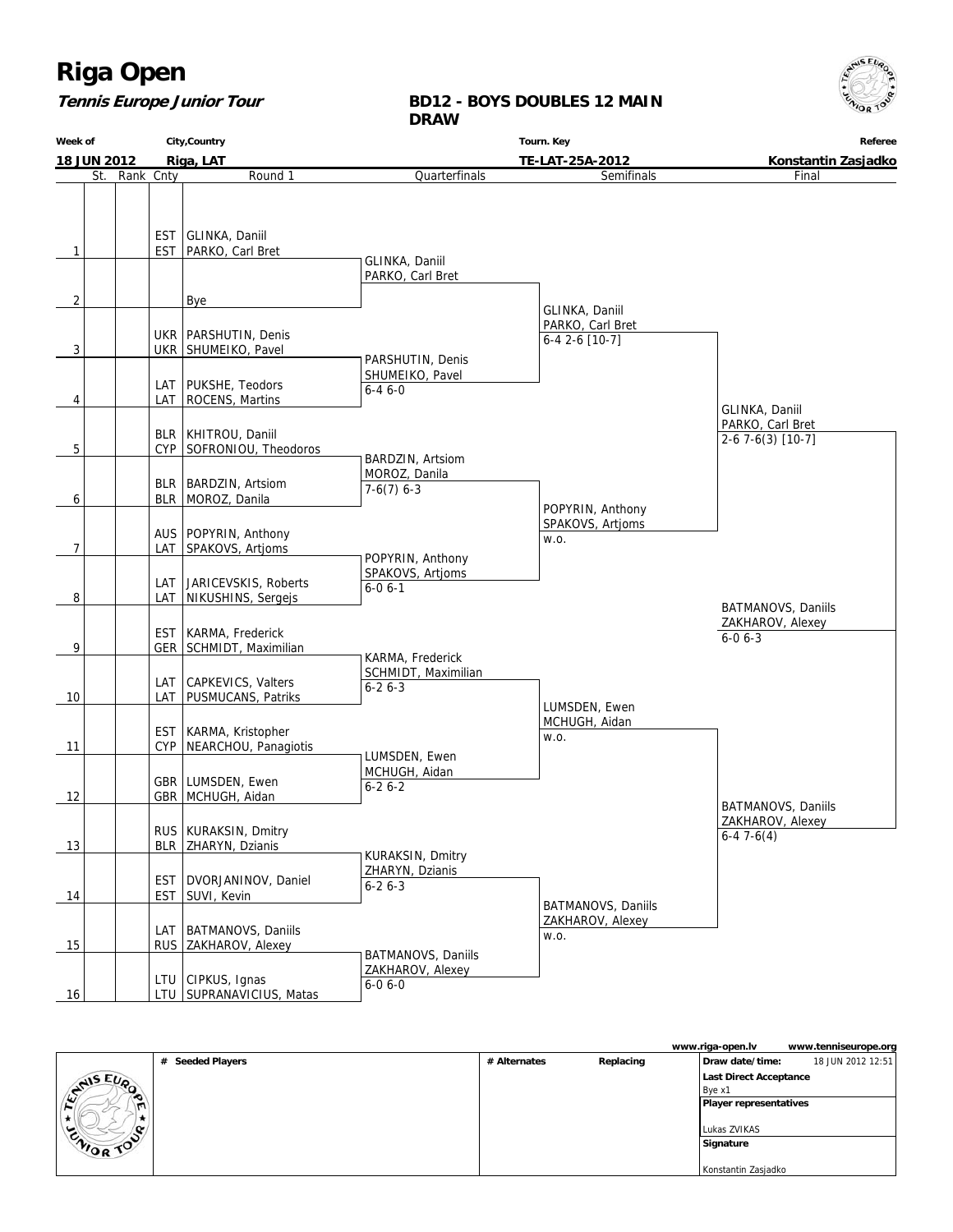**Tennis Europe Junior Tour**

## **BS12 - BOYS SINGLES 12 QUALIFYING**

**Week of 18 JUN 2012 City,Country Riga, LAT Tourn. Key TE-LAT-25A-2012 Referee Konstantin Zasjadko** St. Rank Cnty **Round 1** 1 | RUS ALMANSUR, Danil  $2$  | | | Bye  $3$  | | | Bye 4 | EST DVORJANINOV, Daniel 5 | EST PETERSON, Patrick 6 | | | | | | Bye 7 | | | | | | Bye 8 | LAT LUKJANSKIJ, Valentin 9 | | | | LTU PETRUSEVICIUS, Saulius 10 Bye 11 | BLR ZHARYN, Dzianis 12 | EST | TORIM, Gregory 13 | LAT OLSEVSKIS, Dainis 14 Bye 15 | | | | FIN | HELLSTROM, Tommy 16 | | | | AUS | POPYRIN, Anthony 17 RUS KURAKSIN, Dmitry 18 | Bye 19 | LAT NIKUSHINS, Sergejs 20 | EST OTTENDER, Ott Eric 21 | CYP | NEARCHOU, Panagiotis  $22$  | | | | Bye 23 | EST KARMA, Kristopher 24 | FIN KINNUNEN, Anttoni 25 | EST SUVI, Kevin 26 Bye 27 | | | | LAT | MATJUHINS, Kirils 28 | | | | LTU | ALEKSIUS, Simonas 29 | | | | LAT | ULMANIS, Rudolfs 30 Bye 31 | EST PEDJAK, Oskar 32 | BLR KHITROU, Daniil Finals ALMANSUR, Danil DVORJANINOV, Daniel PETERSON, Patrick LUKJANSKIJ, Valentin PETRUSEVICIUS, Saulius ZHARYN, Dzianis 6-0 6-1 OLSEVSKIS, Dainis POPYRIN, Anthony 6-4 6-4 KURAKSIN, Dmitry NIKUSHINS, Sergejs 6-1 6-0 NEARCHOU, Panagiotis KARMA, Kristopher  $6-46-4$  SUVI, Kevin ALEKSIUS, Simonas 6-1 2-6 6-4 ULMANIS, Rudolfs KHITROU, Daniil  $6 - 16 - 0$ **Qualifiers**  DVORJANINOV, Daniel 6-1 6-4 PETERSON, Patrick 6-4 6-3 ZHARYN, Dzianis 6-2 6-1 POPYRIN, Anthony  $6-16-0$  KURAKSIN, Dmitry  $6 - 26 - 0$  KARMA, Kristopher 4-6 6-4 6-3 SUVI, Kevin  $7-6(4)$  6-2 KHITROU, Daniil 6-4 6-0

|                  | <b>Seeded Players</b><br># | # Alternates | Replacing | Draw date/time:        | 15 JUN 2012 18:57 |
|------------------|----------------------------|--------------|-----------|------------------------|-------------------|
| WIS EUP          |                            |              |           | Last Direct Acceptance |                   |
| $\mathcal{L}$    |                            |              |           | Bve x10                |                   |
| ᡣ                |                            |              |           | Player representatives |                   |
|                  |                            |              |           | Daniil KHITROU         |                   |
| $\alpha$         |                            |              |           | Dmitry SHATALIN        |                   |
| <b>CAIOR TOP</b> |                            |              |           | Signature              |                   |
|                  |                            |              |           |                        |                   |
|                  |                            |              |           | Konstantin Zasjadko    |                   |

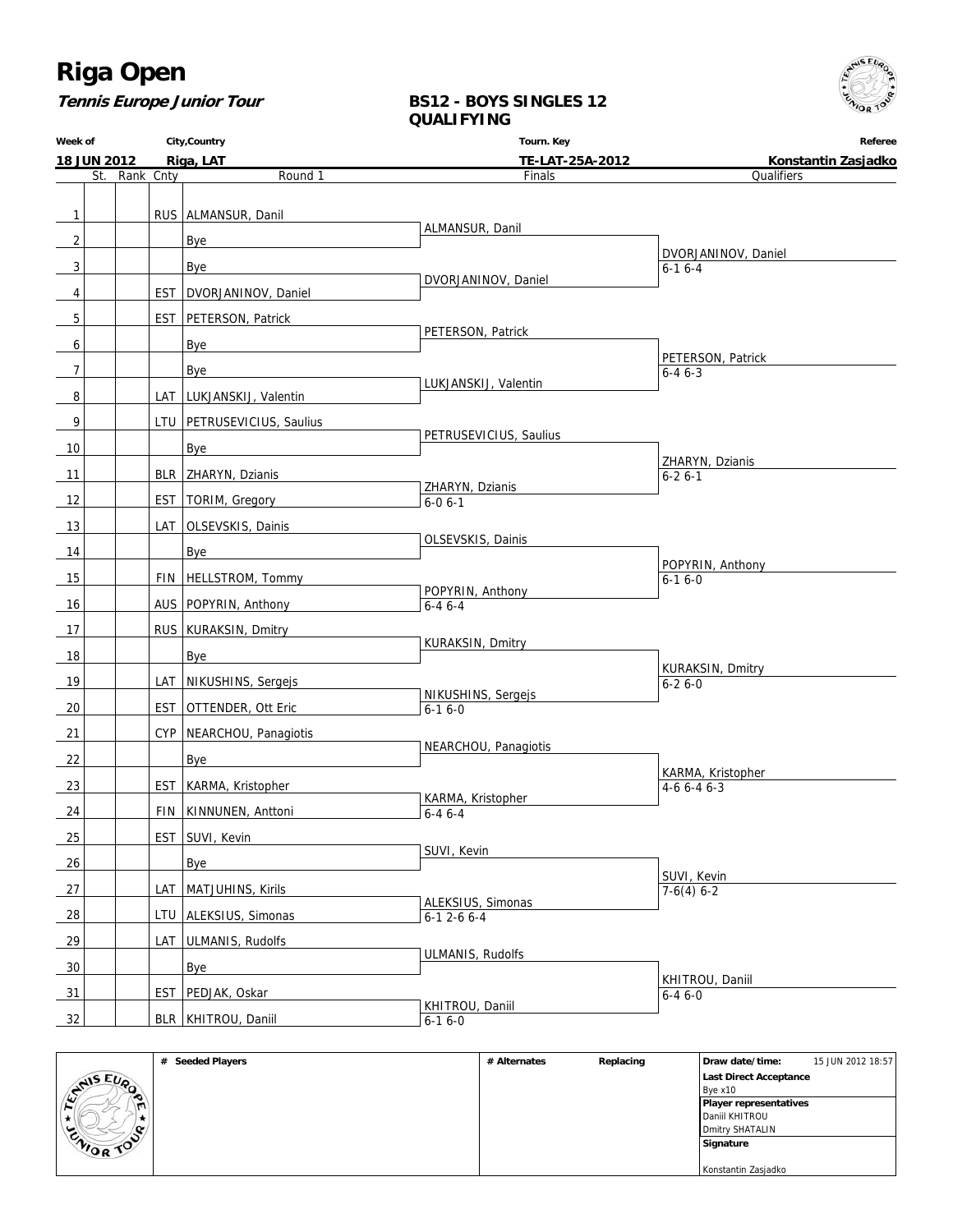

## **Tennis Europe Junior Tour**

## **BS12 - BOYS SINGLES 12 CONSOLATION CONSOLATION**

**Week of 18 JUN 2012 City,Country Riga, LAT Tourn. Key TE-LAT-25A-2012 Referee Konstantin Zasjadko** St. Rank Cnty **Round 1** 1 | GER SCHMIDT, Maximilian  $2$  | | | Bye 3 Q | EST KARMA, Kristopher 4 | | | | LAT CAPKEVICS, Valters 5 | LAT SPAKOVS, Artjoms 6 | | | | | | Bye 7 | | UKR SHUMEIKO, Pavel 8 Q | EST SUVI, Kevin 9 Q | BLR KHITROU, Daniil 10 Q | EST PETERSON, Patrick 11 | Bye 12 WC | LAT ROCENS, Martins 13 | EST PARKO, Carl Bret 14 LL | | LAT | NIKUSHINS, Sergejs 15 Bye 16 Q | EST DVORJANINOV, Daniel **Quarterfinals** SCHMIDT, Maximilian KARMA, Kristopher 4-2 4-1 SPAKOVS, Artjoms SHUMEIKO, Pavel 4-0 4-0 PETERSON, Patrick w.o. ROCENS, Martins PARKO, Carl Bret 4-0 4-1 DVORJANINOV, Daniel Semifinals KARMA, Kristopher w.o. SHUMEIKO, Pavel 4-0 4-0 ROCENS, Martins w.o. PARKO, Carl Bret w.o. Final SHUMEIKO, Pavel w.o. ROCENS, Martins 5-3 4-2 SHUMEIKO, Pavel 2-4 4-0 4-0

|          |                            |                    |                | www.riga-open.lv              | www.tenniseurope.org              |
|----------|----------------------------|--------------------|----------------|-------------------------------|-----------------------------------|
|          | <b>Seeded Players</b><br># | # Lucky Losers     | Replacing      | Draw date/time:               | 17 JUN 2012 18:21                 |
| ANIS EUP |                            | NIKUSHINS, Sergejs | MESKANEN, Otto | <b>Last Direct Acceptance</b> |                                   |
|          |                            |                    |                |                               | Theodoros SOFRONIOU (CYP) NatRank |
|          |                            |                    |                | Player representatives        |                                   |
|          |                            |                    |                | Anna BLINKOVA                 |                                   |
| ∞        |                            |                    |                | Polina MUSIYCHENKO            |                                   |
| WOR TO   |                            |                    |                | Signature                     |                                   |
|          |                            |                    |                |                               |                                   |
|          |                            |                    |                | Konstantin Zasjadko           |                                   |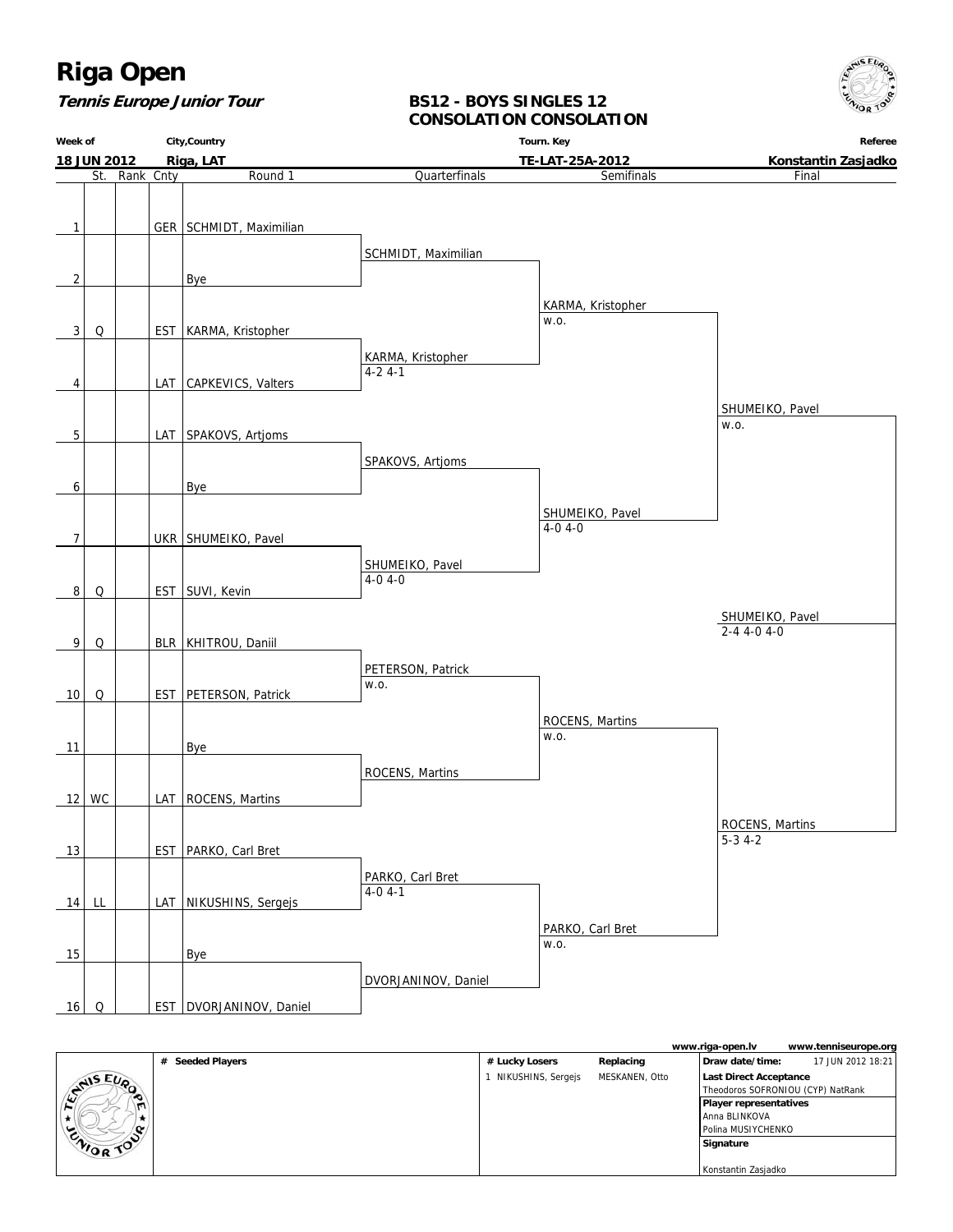# **Tennis Europe Junior Tour**

# **GS12 - GIRLS SINGLES 12 MAIN DRAW**

| Week of        |                    |           |            | City, Country                             |                                        | Tourn. Key                            |                                      | Referee              |
|----------------|--------------------|-----------|------------|-------------------------------------------|----------------------------------------|---------------------------------------|--------------------------------------|----------------------|
|                | <b>18 JUN 2012</b> |           |            | Riga, LAT                                 | TE-LAT-25A-2012                        |                                       |                                      | Konstantin Zasjadko  |
|                | St.                | Rank Cnty |            | Round 1                                   | Round 2                                | Quarterfinals                         | Semifinals                           | Final                |
| $\mathbf{1}$   | Q                  |           |            | BLR   YERSH, Kseniya                      |                                        |                                       |                                      |                      |
|                |                    |           |            |                                           | YERSH, Kseniya                         |                                       |                                      |                      |
| $\overline{2}$ |                    |           |            | CYP   PANAGIOTOU, Anthoula 6-3 6-0        |                                        | ISAHANOVA, Marija                     |                                      |                      |
| 3              |                    |           |            | POL   HERTEL, Ania                        | ISAHANOVA, Marija                      | $5-76-36-0$                           |                                      |                      |
| 4              |                    |           | LAT        | ISAHANOVA, Marija                         | $2 - 6$ 6 - 3 6 - 4                    |                                       | BOLTINSKAYA, Natalia                 |                      |
| 5              |                    |           |            | GBR   HUNTER, Alexandra                   |                                        |                                       | $6-26-0$                             |                      |
| 6              |                    |           |            | RUS BOLTINSKAYA, Natalia                  | BOLTINSKAYA, Natalia<br>$6-26-7(8)6-4$ |                                       |                                      |                      |
| 7              |                    |           |            | SUI   KELLER, Nadine                      |                                        | BOLTINSKAYA, Natalia<br>$6 - 3$ 6 - 1 |                                      |                      |
|                | Q                  |           |            | EST CHEKHLYSTOVA, Sofiya $6-16-3$         | KELLER, Nadine                         |                                       |                                      |                      |
| 8              |                    |           |            |                                           |                                        |                                       |                                      | BOLTINSKAYA, Natalia |
| 9              | Q                  |           |            | EST   PLIZNIK, Maria                      | PLIZNIK, Maria                         |                                       |                                      | $7-56-2$             |
| 10             | Q                  |           |            | RUS SHEVCHENKO, Elizaveta 6-1 6-3         |                                        | GRIB, Ekaterina                       |                                      |                      |
| 11             |                    |           |            | LTU   DAUJOTAITE, Iveta                   |                                        | $2 - 67 - 56 - 3$                     |                                      |                      |
| 12             |                    |           |            | BLR   GRIB, Ekaterina                     | GRIB, Ekaterina<br>$6-16-1$            |                                       |                                      |                      |
| 13             |                    |           | <b>EST</b> | KAUL, Maria Lota                          |                                        |                                       | MARCINKEVICA, Deniza<br>$6 - 06 - 2$ |                      |
| 14             |                    |           |            | LAT MARCINKEVICA, Deniza $\sqrt{6-3}$ 7-5 | MARCINKEVICA, Deniza                   |                                       |                                      |                      |
| 15             | Q                  |           | <b>FIN</b> | JOUKANEN, Paula                           |                                        | MARCINKEVICA, Deniza                  |                                      |                      |
|                |                    |           |            |                                           | JOUKANEN, Paula                        | $6 - 26 - 3$                          |                                      |                      |
| 16             | Q                  |           |            | BLR   HATOUKA, Yuliya                     | $6 - 26 - 1$                           |                                       |                                      | COLLINS, Ali         |
| 17             | WC                 |           |            | EST   ORAV, Saara                         | GAIVORONSKYTE, Alisa                   |                                       |                                      | $6 - 36 - 1$         |
| 18             |                    |           |            | LTU GAIVORONSKYTE, Alisa 6-2 6-1          |                                        | GAIVORONSKYTE, Alisa                  |                                      |                      |
| 19             |                    |           | SUI        | OCHSNER, Svenja                           |                                        | $6-0$ 4-6 7-6(2)                      |                                      |                      |
| 20             | WC                 |           |            | LAT   UZKALNE, Herta                      | OCHSNER, Svenja<br>$6 - 26 - 1$        |                                       |                                      |                      |
| 21             |                    |           |            | GBR COLLINS, Ali                          |                                        |                                       | COLLINS, Ali<br>$6 - 16 - 0$         |                      |
| 22             | Q                  |           |            | EST   RAIDMA, Mari                        | COLLINS, Ali<br>$6 - 06 - 1$           |                                       |                                      |                      |
|                |                    |           |            |                                           |                                        | COLLINS, Ali                          |                                      |                      |
| 23             |                    |           |            | UKR   ZHARIKOVA, Irina                    | ZHARIKOVA, Irina                       | $6-16-0$                              |                                      |                      |
| 24             | WC                 |           |            | BLR   ZLOTNIK, Varvara Maryia             | $6 - 46 - 3$                           |                                       |                                      | COLLINS, Ali         |
| 25             |                    |           |            | POL RUTKOWSKA, Wiktoria                   | RUTKOWSKA, Wiktoria                    |                                       |                                      | $6 - 26 - 2$         |
| 26             |                    |           |            | FIN USSHER, Nicola                        | $2-67-6(5)7-5$                         |                                       |                                      |                      |
| 27             |                    |           |            | BLR   PAULENKA, Katyarina                 |                                        | PAULENKA, Katyarina<br>$6 - 26 - 3$   |                                      |                      |
| 28             |                    |           |            | LAT   OLESOVA, Sona                       | PAULENKA, Katyarina<br>$6 - 46 - 3$    |                                       |                                      |                      |
| 29             | Q                  |           |            | RUS   KOKELADZE, Kamilla                  |                                        |                                       | VISMANE, Daniela<br>$6 - 46 - 0$     |                      |
| 30             |                    |           |            | EST   NUUDI, Maileen                      | KOKELADZE, Kamilla<br>$6 - 26 - 0$     |                                       |                                      |                      |
| 31             | WC                 |           |            | BLR   ALESYA, Yakubovich                  |                                        | VISMANE, Daniela<br>$1-66-46-1$       |                                      |                      |
|                |                    |           |            |                                           | VISMANE, Daniela                       |                                       |                                      |                      |
| 32             |                    |           |            | LAT   VISMANE, Daniela                    | $6 - 16 - 3$                           |                                       |                                      |                      |

|                  |                  |                |           | www.riga-open.lv          | www.tenniseurope.org |
|------------------|------------------|----------------|-----------|---------------------------|----------------------|
|                  | # Seeded Players | # Lucky Losers | Replacing | Draw date/time:           | 17 JUN 2012 18:21    |
| <b>SANSEUP</b>   |                  |                |           | Last Direct Acceptance    |                      |
| ∙                |                  |                |           | Anthoula PANAGIOTOU (CYP) |                      |
|                  |                  |                |           | Player representatives    |                      |
|                  |                  |                |           | l Anna BLINKOVA           |                      |
| o                |                  |                |           | Polina MUSIYCHENKO        |                      |
| <b>CAIOR TON</b> |                  |                |           | Signature                 |                      |
|                  |                  |                |           |                           |                      |
|                  |                  |                |           | Konstantin Zasjadko       |                      |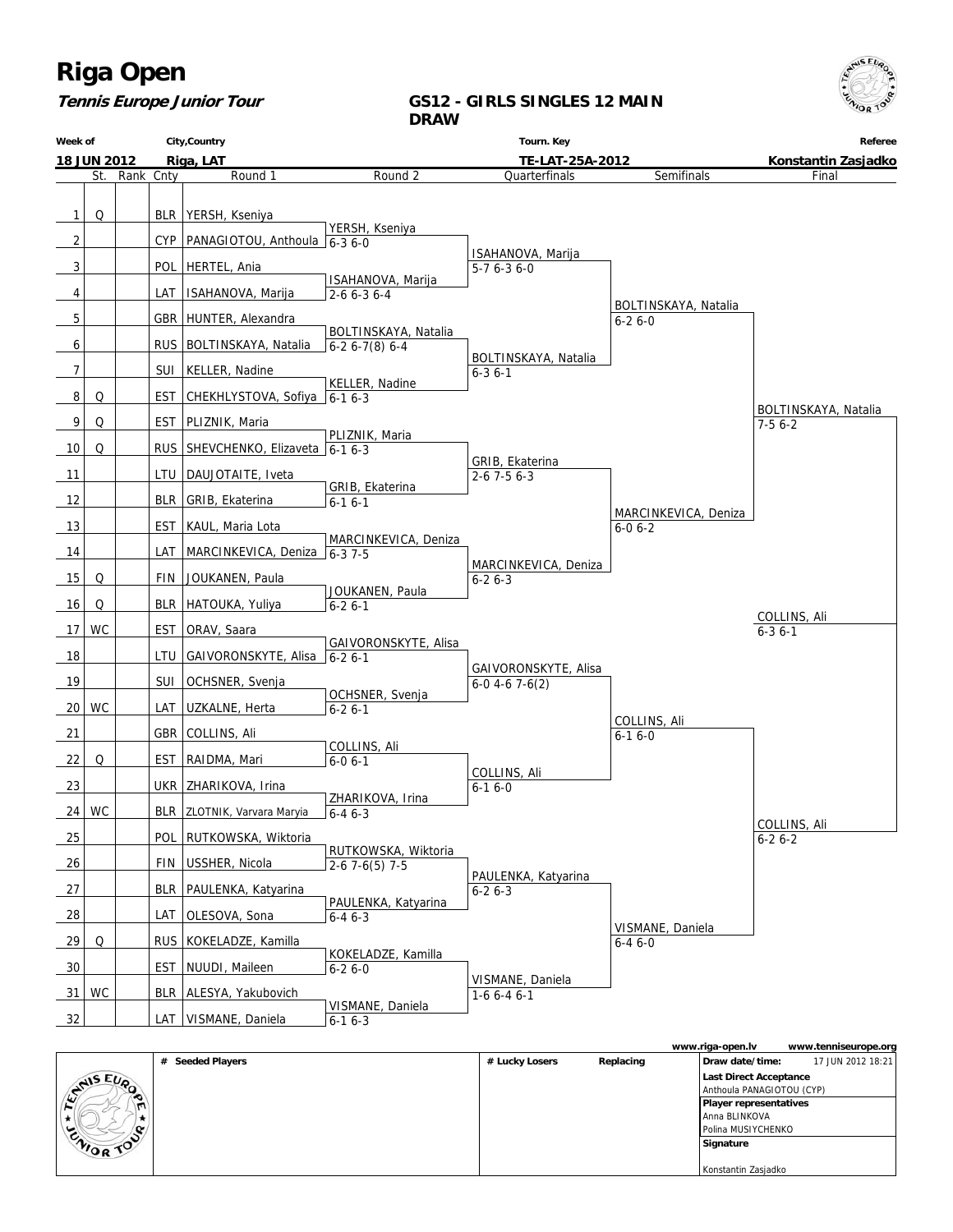## **Tennis Europe Junior Tour**

### **GD12 - GIRLS DOUBLES 12 MAIN DRAW**

**Week of 18 JUN 2012 City,Country Riga, LAT Tourn. Key TE-LAT-25A-2012 Referee Konstantin Zasjadko** St. Rank Cnty **Round 1**  $1$  | SUI SUI KELLER, Nadine OCHSNER, Svenja  $2$   $\vert$   $\vert$  EST EST | PLIZNIK, Maria RAIDMA, Mari  $3$  LAT LAT MARCINKEVICA, Deniza VISMANE, Daniela 4 WC SWE RUS ARSENTYEVA, Anna REINBRING, Nicole 5 BLR BLR | HATOUKA, Yuliya YERSH, Kseniya 6 EST EST | KAUL, Maria Lota NUUDI, Maileen 7 LTU LTU DAUJOTAITE, Iveta GAIVORONSKYTE, Alisa 8 WC LAT LAT JAKOVLEVA, Anna POLISCHUK, Stefanija 9 | FIN RUS BOLTINSKAYA, Natalia USSHER, Nicola 10 | EST EST CHEKHLYSTOVA, Sofiya ORAV, Saara 11 **WC** LAT LAT UZKALNE, Herta ZAHARE, Kristiana Linda 12 POL POL HERTEL, Ania RUTKOWSKA, Wiktoria  $|13|$   $|$  CYP LAT OLESOVA, Sona PANAGIOTOU, Anthoula 14 | GBR GBR COLLINS, Ali HUNTER, Alexandra 15 | BLR BLR GRIB, Ekaterina PAULENKA, Katyarina 16 A FIN JOUKANEN, Paula FIN ALKIO, Aino **Quarterfinals**  PLIZNIK, Maria RAIDMA, Mari 6-4 7-6(3) MARCINKEVICA, Deniza VISMANE, Daniela 6-1 6-2 KAUL, Maria Lota NUUDI, Maileen 7-5 6-1 JAKOVLEVA, Anna POLISCHUK, Stefanija  $6 - 46 - 3$  BOLTINSKAYA, Natalia USSHER, Nicola 6-0 6-2 HERTEL, Ania RUTKOWSKA, Wiktoria 6-2 6-1 COLLINS, Ali HUNTER, Alexandra 6-2 6-1 ALKIO, Aino JOUKANEN, Paula 4-6 6-2 [10-4] Semifinals MARCINKEVICA, Deniza VISMANE, Daniela 6-3 6-2 KAUL, Maria Lota NUUDI, Maileen 6-4 6-1 HERTEL, Ania RUTKOWSKA, Wiktoria 3-6 7-6(8) [10-5] COLLINS, Ali HUNTER, Alexandra 6-3 6-2 Final MARCINKEVICA, Deniza VISMANE, Daniela 7-6(5) 6-7(7) [10-7] COLLINS, Ali HUNTER, Alexandra 6-1 6-4 COLLINS, Ali HUNTER, Alexandra 6-4 6-4

|                  |                  |                 |                 | www.riga-open.lv<br>www.tenniseurope.org |
|------------------|------------------|-----------------|-----------------|------------------------------------------|
|                  | # Seeded Players | # Alternates    | Replacing       | 18 JUN 2012 12:51<br>Draw date/time:     |
| <b>STAIS EUP</b> |                  | ALKIO, Aino     | ANTONOVA, Vera  | Last Direct Acceptance                   |
|                  |                  | JOUKANEN, Paula | UPENIECE, Gerda | CHEKHLYSTOVA / ORAV (EST) 2C, DRAWN      |
|                  |                  |                 |                 | Player representatives                   |
|                  |                  |                 |                 |                                          |
| o                |                  |                 |                 | Lukas ZVIKAS                             |
| <b>CAIOR TON</b> |                  |                 |                 | Signature                                |
|                  |                  |                 |                 |                                          |
|                  |                  |                 |                 | Konstantin Zasjadko                      |

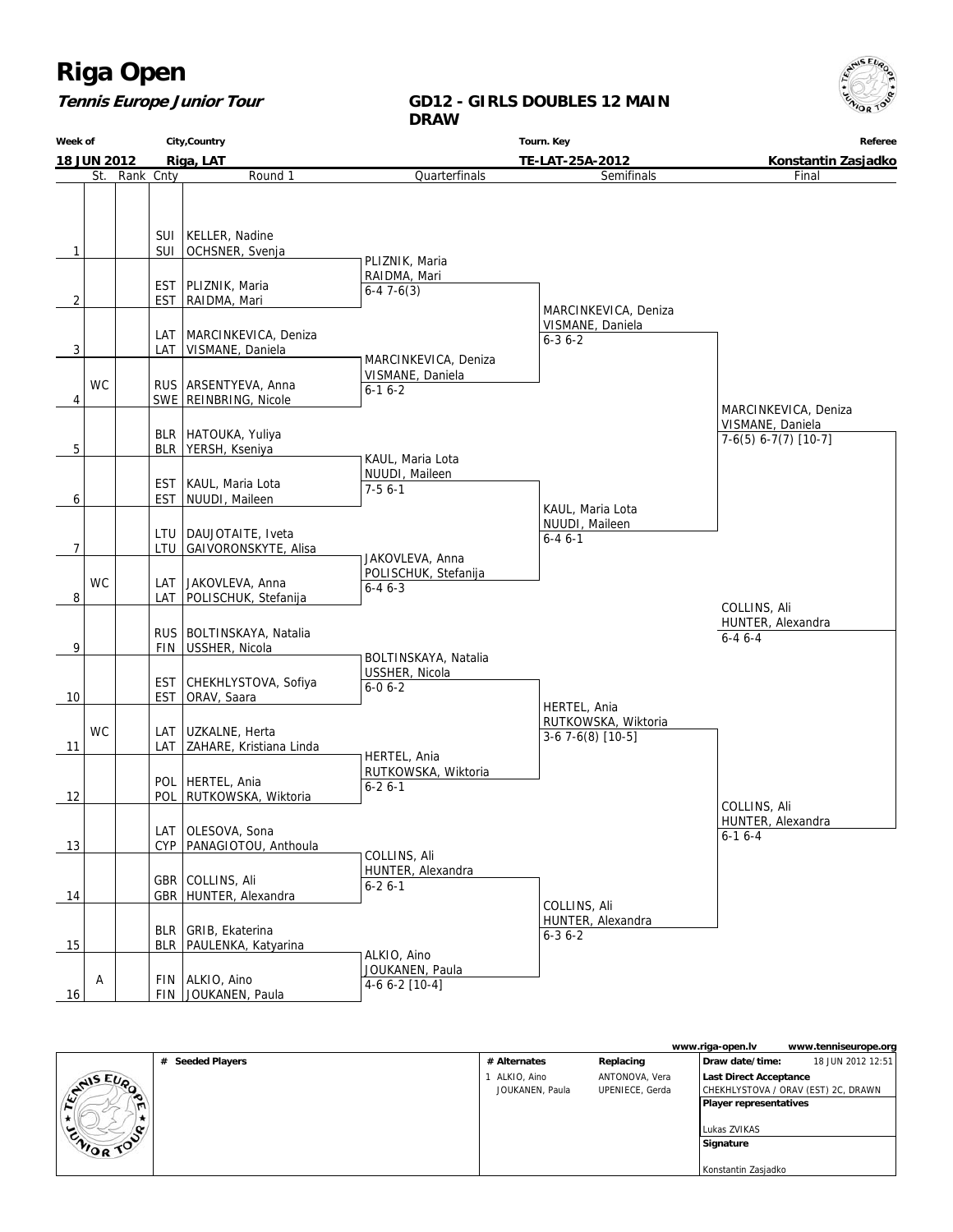**Tennis Europe Junior Tour**

## **GS12 - GIRLS SINGLES 12 QUALIFYING**

**Week of 18 JUN 2012 City,Country Riga, LAT Tourn. Key TE-LAT-25A-2012 Referee Konstantin Zasjadko** St. Rank Cnty **Round 1** 1 | RUS ARSENTYEVA, Anna  $2$  | | | Bye 3 | | | BLR YERSH, Kseniya 4 | | | | LAT | VIDNERE, Hardija 5 | FIN ALKIO, Aino 6 | | | | | | Bye 7 | | | | LAT | MANTULENKO, Kamilla 8 | EST RAIDMA, Mari 9 | LAT POLISCHUK, Stefanija 10 Bye 11 | RUS BESHENTSEVA, Daria 12 | EST PLIZNIK, Maria 13 | EST PLAKK, Carol 14 | LAT STEINHARDE, Una 15 | RUS KOKELADZE, Kamilla 16 | | | | LTU | LUKOSIUTE, Andre 17 | EST SAAR, Katriin 18 | RUS SHEVCHENKO, Elizaveta 19 | POL SWIATEK, Iga 20 | LAT SPASKAJA, Inna 21 | BLR HATOUKA, Yuliya 22 | FIN KALLIO, Bea 23 | RUS ZHILTSOVA, Polina 24 | | | | LAT | ZAHARE, Kristiana Linda 25 | | | | LAT | JAKOVLEVA, Anna 26 | EST ANDERSON, Sonja 27 | | | | LTU ANTONOVA, Vera 28 | FIN JOUKANEN, Paula 29 | EST CHEKHLYSTOVA, Sofiya 30 | LAT UPENIECE, Guntra 31 RUS BORISENOK, Varvara 32 SWE REINBRING, Nicole Finals ARSENTYEVA, Anna YERSH, Kseniya 6-2 6-4 ALKIO, Aino RAIDMA, Mari 6-2 6-1 POLISCHUK, Stefanija PLIZNIK, Maria 6-7(2) 6-3 6-0 PLAKK, Carol 6-2 6-0 KOKELADZE, Kamilla 6-4 6-0 SHEVCHENKO, Elizaveta  $6 - 16 - 1$  SWIATEK, Iga 6-1 6-2 HATOUKA, Yuliya 6-0 6-0 ZAHARE, Kristiana Linda  $6 - 36 - 1$  JAKOVLEVA, Anna  $6 - 16 - 1$  JOUKANEN, Paula  $6-46-3$  CHEKHLYSTOVA, Sofiya 6-1 6-0 REINBRING, Nicole  $\sqrt{2-66-47-6}$ (1) **Qualifiers**  YERSH, Kseniya  $6 - 27 - 5$  RAIDMA, Mari  $6 - 3 \overline{7 - 5}$  PLIZNIK, Maria 6-4 6-1 KOKELADZE, Kamilla  $6 - 36 - 1$  SHEVCHENKO, Elizaveta 6-2 0-6 7-5 HATOUKA, Yuliya 6-1 6-0 JOUKANEN, Paula 6-1 7-5 CHEKHLYSTOVA, Sofiya 6-0 6-0

|                 | <b>Seeded Players</b><br># | # Alternates | Replacing | Draw date/time:        | 15 JUN 2012 18:57 |  |
|-----------------|----------------------------|--------------|-----------|------------------------|-------------------|--|
| NIS EUP         |                            |              |           | Last Direct Acceptance |                   |  |
| ∼               |                            |              |           | Bye x3                 |                   |  |
|                 |                            |              |           | Player representatives |                   |  |
|                 |                            |              |           | Daniil KHITROU         |                   |  |
| $\sim$          |                            |              |           | Dmitry SHATALIN        |                   |  |
| WOR )<br>$\sim$ |                            |              |           | Signature              |                   |  |
|                 |                            |              |           |                        |                   |  |
|                 |                            |              |           | Konstantin Zasjadko    |                   |  |